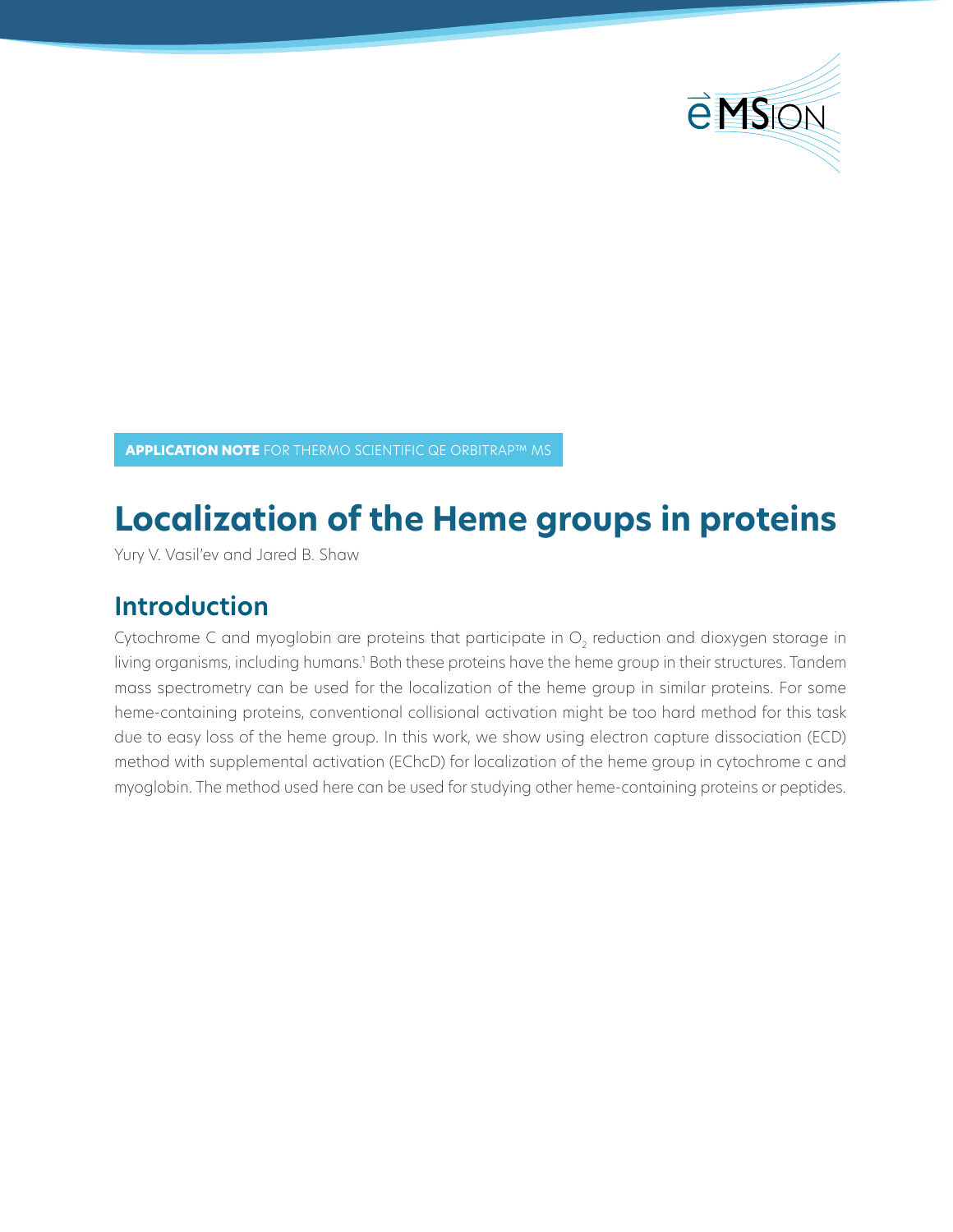### **Experimental** Sample preparation

Samples cytochrome c and myoglobin were bought from Sigma-Aldrich and used without further purification. The both samples of 1 μM concentration were dissolved either in a 1:1 (v:v) water-acetonitrile mixture with 0.1% concentration (denatured solution) of formic acid or in water solution of 100 mM ammonium acetate (native solution).

#### Instrumentation

ECD spectra of both samples were obtained with an ExD cell (e-MSion, Inc.)2 installed on a Thermo Scientific Q Exactive Orbitrap mass spectrometer (Figure 1). The native solutions of the samples were introduced via custom-made nanospray tip (1.5 micron ID; static nanospray), whereas denatured solutions were introduced through direct infusion at a flow rate of 5 μL per minute. The autotune feature in the ExDControl software (e-MSion, Inc.) was used to optimize the ExD cell voltage profiles for transmission and for ECD fragmentation, both with the filament heating current set to 2.2 A. To tune for transmission, Thermo-Fisher calibrant solution was used, whereas tuning for ECD the peptide standard Substance P and bovine ubiquitin were used. To analyze the EChcD spectra, Viewer software (e-MSion, Inc.) was used at 10 ppm tolerance for masses.



**Figure 1.** Schematic of the ExD cell in the Thermo Scientific Q Exactive Orbitrap mass spectrometer.

## **Results and Discussion**

Figure 2 shows the ECD spectrum of cytochrome c from denatured solution obtained with HCD supplemental activation 20 V. Rather abundant peak of protonated heme was observed at these experimental conditions. Working with 7+ precursor from native solution and similar supplemental activation (HCD = 20 V) practically did not show loss of the heme group (Figure 3). Both spectra did not produce any fragment ions within cytochrome c structure associated with the heme group (Figure 4). Being connected to two cystines, the heme group prevents fragmentation between two cysteine residues.

Figure 5 shows ECD spectrum of 9+ precursor of myoglobin from native solution. In contrast to EChcD spectrum of native cytochrome c (Figure 3), the same supplemental activation  $HCD = 20$  V applied for the 9+ myoglobin precursor produces quite visible peak of protonated heme (Figure 5). In myoglobin, the heme group is attached to a single histidine residue and its loss is much easier to realize. Nevertheless, the localization of the heme group was nicely confirmed via observation of both *c*- and *z*-ECD fragment ions around position of the heme group (Figure 6).



**Figure 2.** EChcD spectrum of Cytochrome C for 14+ charge state precursor. Blue filled circles show ECD-type *c*- and *z*-fragments, green filled circles are CID-type *b*- and *y*-fragments, purple filled circles are *a*-ions, open circles are secondary *d*- and *<sup>w</sup>*-ions.



Figure 3. EChcD spectrum of Cytochrome C for 7+ charge state precursor. Blue filled circles show ECD-type *c*- and *z*-fragments, green filled circles are CID-type *b*- and *y*-fragments, purple filled circles are *a*-ions, open circles are secondary *d*- and *<sup>w</sup>*-ions.